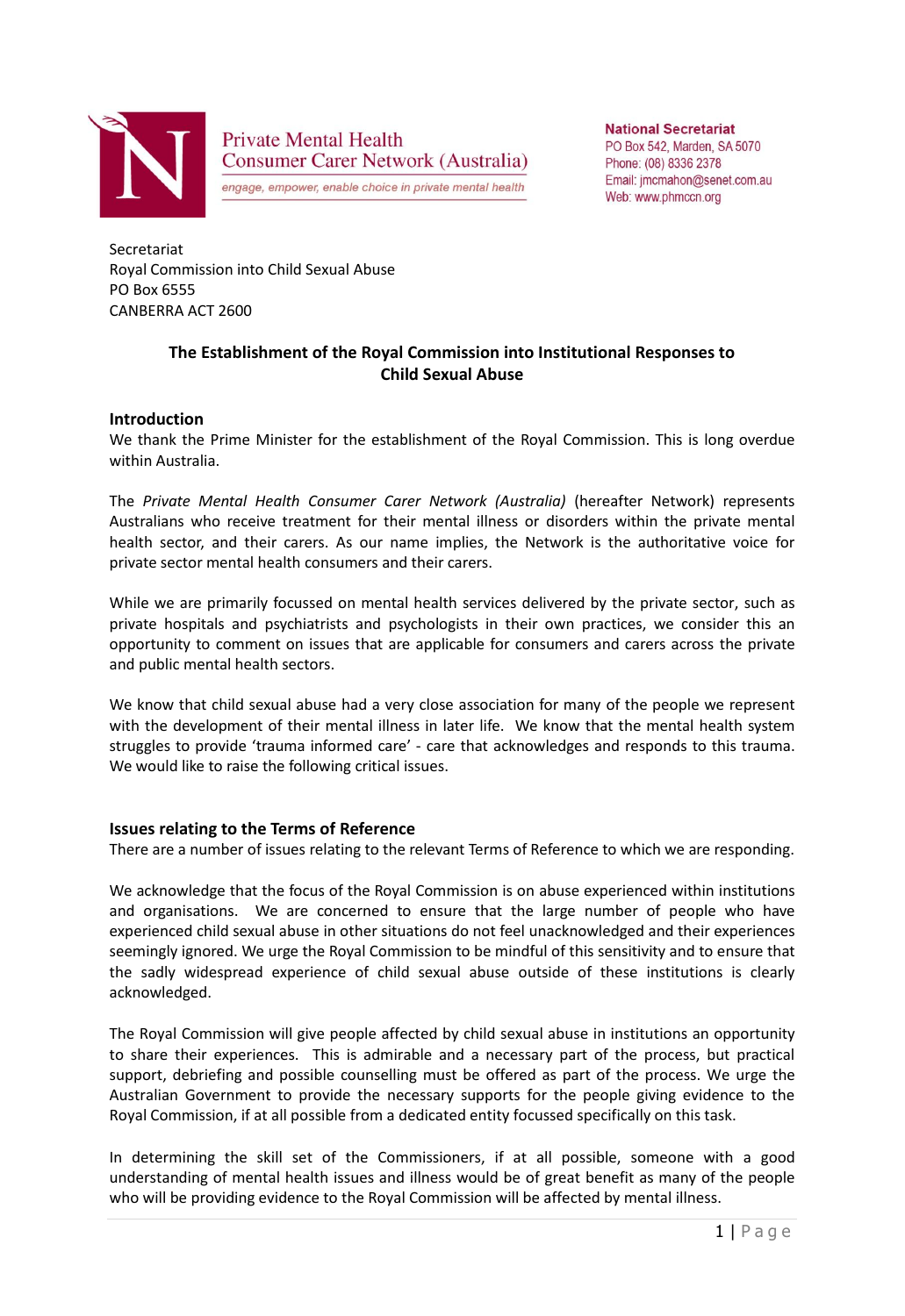We agree that there exists a large body of work which the Royal Commission can access. We raised the issue of childhood sexual abuse, the often resulting mental illness of Borderline Personality Disorder and the lack of appropriate treatments for this disorder in a joint Submission to the Australian Senate Standing Committee on Community Affairs Inquiry into Mental Health of May 2008. Our submission to the Inquiry is attached for your information, and our evidence resulted in Recommendation 24 and Recommendation 25 in the Report.

## **Report: 'Towards recovery: mental health services in Australia' tabled in the Australian Senate: 25 September 2008**

### *Recommendation 24*

*9.67 The committee recommends that the National Advisory Council on Mental Health be funded to convene a taskforce on childhood sexual abuse and mental illness, to assess the public awareness, prevention and intervention initiatives needed in light of the link between childhood sexual abuse and mental illness and to guide government in the implementation of programs for adult survivors. The committee recommends that the taskforce report its findings by July 2009 and that COAG be tasked with implementing the necessary programs and reforms.*

### *Recommendation 25*

*9.68 The committee recommends that the Australian, state and territory governments, through COAG, jointly fund a nation-wide Borderline Personality Disorder initiative. The committee recommends that the initiative include:*

- *designated Borderline Personality Disorder outpatient care units in selected trial sites in every jurisdiction, to provide assessment, therapy, teaching, research and clinical supervision;*
- *awareness raising programs, one to be targeted at adolescents and young adults in conjunction with the program in Recommendation 19 (Chapter 8) aimed at improving recognition of the disorder, and another to be targeted at primary health care and mental health care providers, aimed at changing attitudes and behaviours toward people with Borderline Personality Disorder; and*
- *a training program for mental health services and community-based organisations in the effective care of people with Borderline Personality Disorder.*

*The committee recommends that a taskforce including specialist clinicians, consumers, community organisations, public and private mental health services and government representatives be convened to progress and oversight the initiative.*

The reason why we are including these Recommendations is because a known factor in the development of Borderline Personality Disorder, is child sexual abuse. Around 1 - 4% of all Australians, that is 192,000 - 770,000 Australians are affected by BPD at a cost of around \$4.145 billion and \$16,579 billion per year. At this date, there has been no improvements in access to or the development of high quality mental health services for this specific diagnosis.

They are relevant to this Royal Commission because BPD is but one of a number of mental illnesses people who have experiences child sexual abuse suffer.